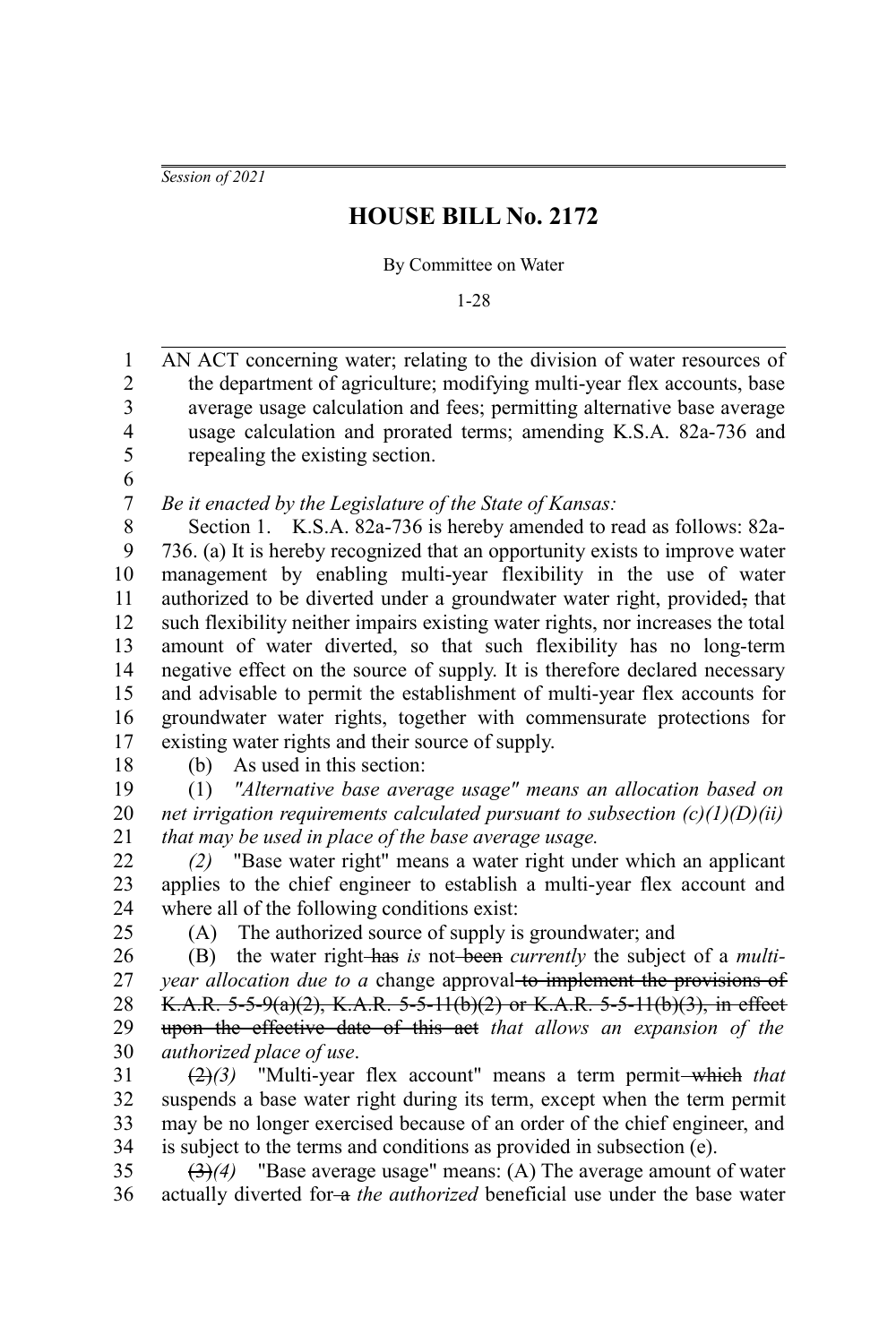right during calendar years 2000 through 2009, excluding*:* 1

*(i)* Any amount diverted in any such year that exceeded the maximum annual quantity of water *amount* authorized by the base water right; or 2 3

4

*(ii) any amount applied to an unauthorized place of use; and*

*(iii) diversions in calendar years when water was diverted under a multi-year allocation with an expansion of the authorized place of use due to a change approval;* 5 6 7

(B) *if water use records are inadequate to accurately determine actual water use or upon demonstration of good cause by the applicant, the chief engineer may calculate the base average usage with less than all 10 calendar years during 2000 and 2009 if it is determined that approval of such a multi-year flex account would be in the public interest. In no case shall the base average usage be calculated with less than five calendar years during 2000 and 2009; or* 8 9 10 11 12 13 14

*(C)* if the holder of the base water right shows to the satisfaction of the chief engineer that water conservation reduced water use under the base water right during calendar years 2000 through 2009, then the *base* average amount of water actually diverted for a beneficial use under the base water right during *usage shall be calculated with* the five calendar years immediately before the calendar year when water conservation began, excluding any amount used in any such year that exceeded the amount authorized by the base water right. 15 16 17 18 19 20 21 22

(4)*(5)* "Chief engineer" means the chief engineer of the division of water resources of the department of agriculture. 23 24

(5)*(6)* "Flex account acreage" means the maximum number of acres lawfully irrigated during a calendar year when no term, condition or limitation of the base water right has been violated*, except for any acres irrigated under a multi-year allocation that allowed for an expansion of the authorized place of use due to a change approval* and either *any* of the following conditions is are met: 25 26 27 28 29 30

31

(A) The calendar year is 2000 through 2009; $\overline{\sigma}$ 

(B) if water conservation reduced water use under the base water right during calendar years 2000 through 2009, the calendar year is a year within the five calendar years immediately prior to the calendar year when water conservation began*; or* 32 33 34 35

*(C) if an application to appropriate water was approved after December 31, 2004, the calendar year is any during the perfection period*. 36 37

(6)*(7)* "Net irrigation requirement" means the net irrigation requirement for 50% chance rainfall of the county that corresponds with the location of the authorized place of use of the base water right as provided in K.A.R. 5-5-12, on the effective date of this act. 38 39 40 41

(c) (1) Any holder of a base water right that has not been deposited or placed in a safe deposit account in a chartered water bank may establish a 42 43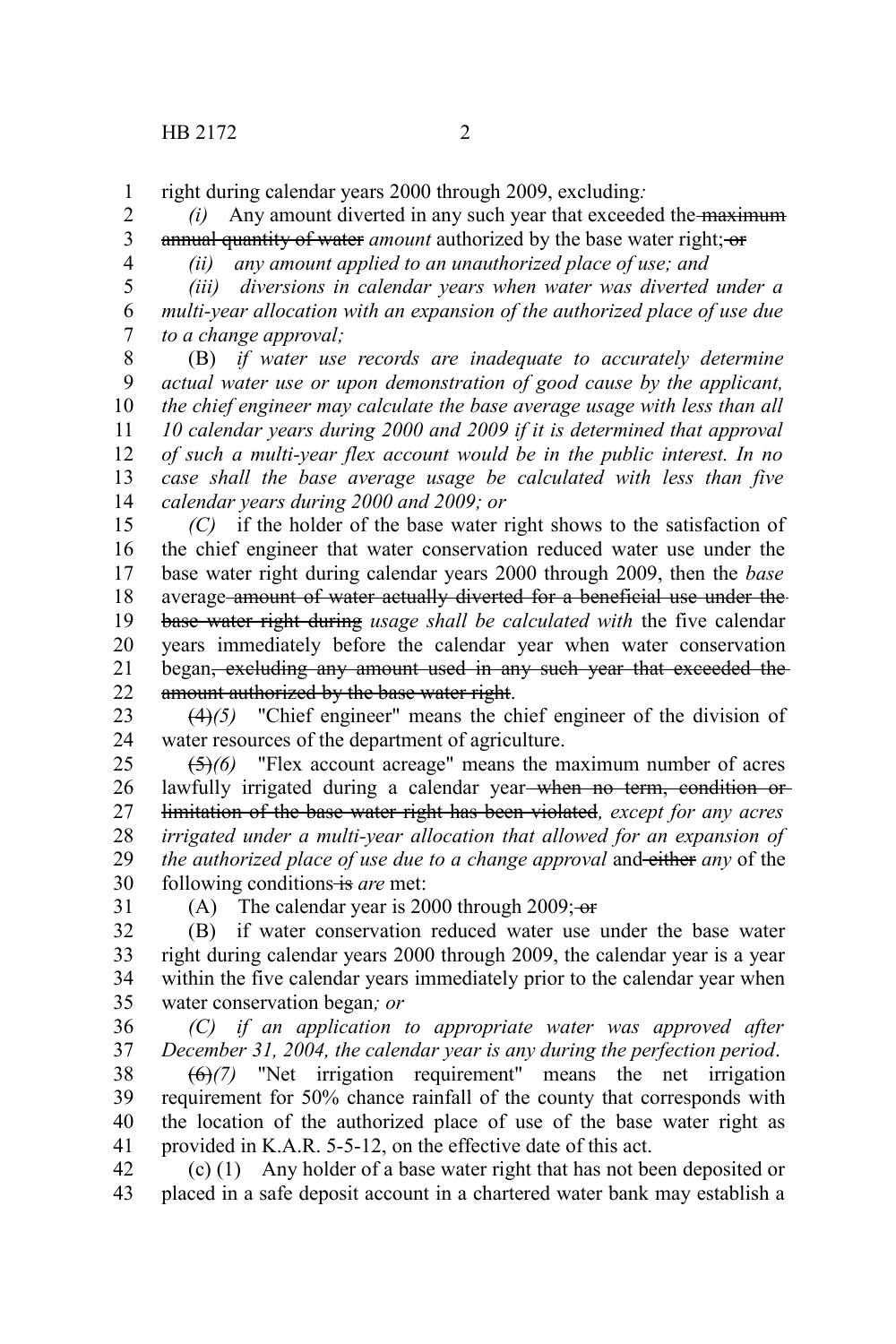multi-year flex account where the holder may deposit, in advance, the 1

authorized quantity of water from such water right for any five consecutive calendar years, *except when the chief engineer determines a shorter period* 2 3

*is in the public interest,* subject to all of the following: 4

(A) The water right must be vested or shall have been issued a certificate of appropriation; 5 6

(B) the withdrawal of water pursuant to the water right shall be properly and adequately metered; 7 8

(C) the water right is not deemed abandoned and is in compliance with the terms and conditions of its certificate of appropriation, all applicable provisions of law and orders of the chief engineer; 9 10 11

(D) the amount of water deposited in the multi-year flex account shall not exceed the greatest of the following: 12 13

14

(i) 500% of the base average usage;

(ii) 500% of the product of the annual net irrigation requirement multiplied by the flex account acreage, multiplied by 110%, but not greater than five times the maximum annual quantity authorized by the base water right; 15 16 17 18

(iii) if the authorized place of use is located wholly within the boundaries of a groundwater management district, an amount that shall not increase the long-term average use of the groundwater right as specified by rule or regulation promulgated pursuant to K.S.A. 82a-1028(o), and amendments thereto; or 19 20 21 22 23

(iv) pursuant to subparagraph  $(E)$  (F), the amount computed in (i), (ii) or (iii) plus any deposited water remaining in a multi-year flex account up to 100% of the base average usage *or alternative base average usage*; 24 25 26

(E) *if the multi-year flex account is approved for less than five calendar years, the amount of water deposited in the multi-year flex account shall be prorated based on the number of calendar years approved and otherwise calculated as required by subsection (c)(1)(D)(i), (ii) or (iii); and* 27 28 29 30 31

*(F)* any deposited water remaining in a multi-year flex account up to 100% of the base average usage *or alternative base average usage* may be added to the deposit amount calculated in subparagraph (D) if the base water right is enrolled in another multi-year flex account during the calendar year in which the existing multi-year flex account expires. The total amount of water deposited in any multi-year flex account shall not exceed 500% of the authorized quantity of the base water right; and 32 33 34 35 36 37 38

(F) notwithstanding any other provisions of this subsection, except when the base water right is suspended due to the issuance of a two-yearterm permit in a designated drought emergency area for 2011 and 2012, the quantity of water deposited into a multi-year flex account shall be reduced by the quantity of water used in excess of the maximum annual 39 40 41 42 43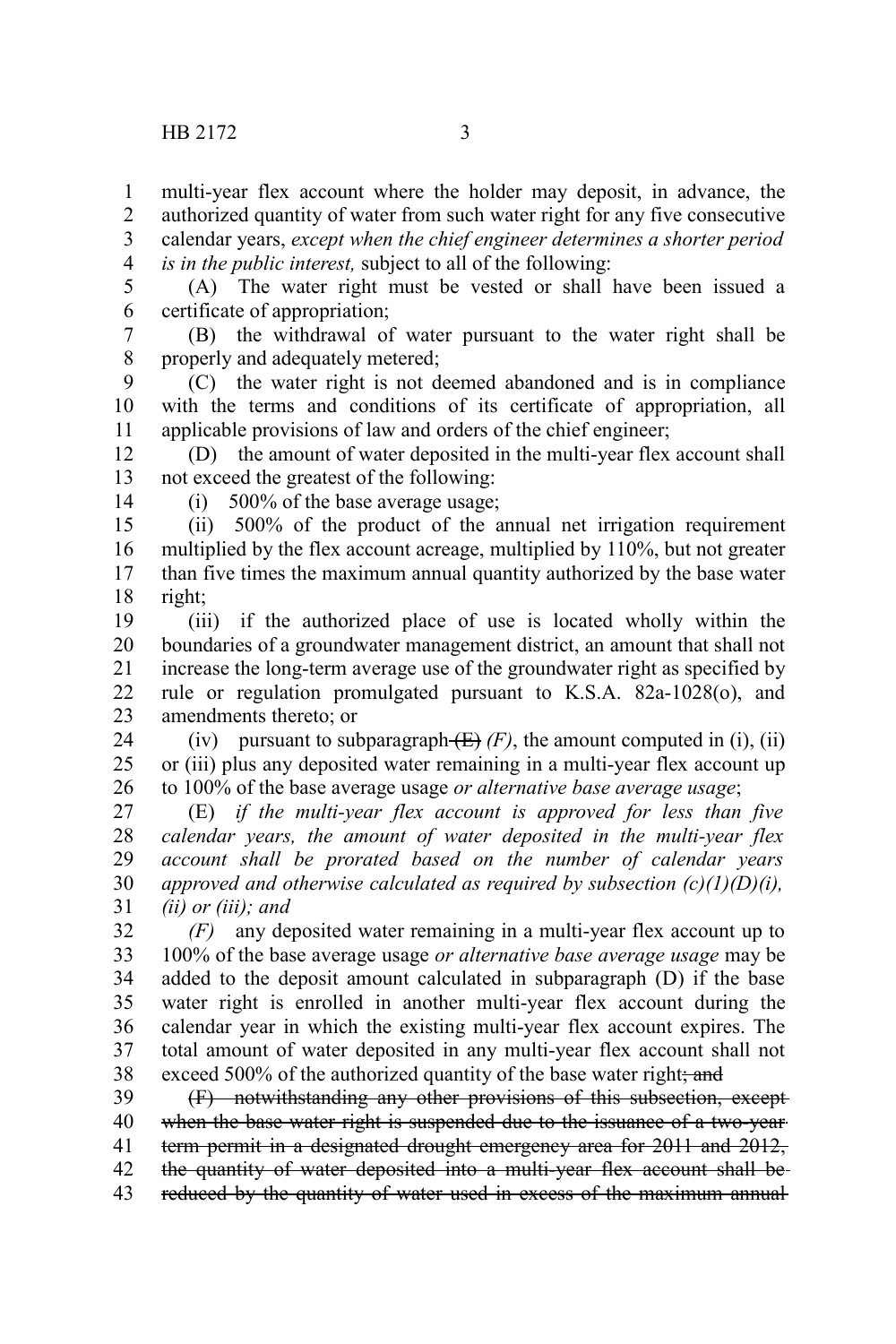quantity of the base water right during 2011 if the application for a multi-1

year flex account is filed with the chief engineer on or before July 15, 2012. 2 3

(2) The provisions of K.A.R. 5-5-11 are limited to changes in annual authorized quantity and shall not apply to this subsection. 4 5

(d) The chief engineer shall implement a program providing for the issuance of term permits to holders of groundwater water rights who have established flex accounts in accordance with this section. Such term permits shall authorize the use of water in a flex account at any time during the five consecutive calendar years for which the application for the term permit authorizing a multi-year flex account is made, without annual limits on such use. 6 7 8 9 10 11 12

(e) Term permits provided for by this section shall be subject to the following: 13 14

(1) A separate term permit shall be required for each point of diversion authorized by the base water right. 15 16

(2) The quantity of water authorized for diversion shall be limited to the amount deposited pursuant to subsection  $(c)(1)(D)$ . 17 18

(3) The rate of diversion for each point of diversion authorized under the term permit shall not exceed the rate of diversion for each point of diversion authorized under the base water right. 19 20 21

(4) The authorized place of use shall be the place of use or a subdivision of the place of use for the base water right. Any approval of an application to change the place of use of the base water right shall automatically result in a change to the place of use for the term permit. 22 23 24 25

(5) The point of diversion authorized by the term permit shall be specified by referencing one point of diversion authorized by the base water right at the time the multi-year flex account term permit application is filed with the chief engineer or at the time any approvals changing such referenced point of diversion of the base water right are approved during the multi-year flex account period. For a base water right with multiple points of diversion, each point of diversion authorized by a term permit shall receive a specific assignment of a maximum authorized quantity of water, assigned proportionately to the authorized annual quantities of the respective points of diversion under the base water right. 26 27 28 29 30 31 32 33 34 35

(6) The chief engineer may establish, by rules and regulations, criteria for such term permits. 36 37

(7) Except as explicitly provided for by this section, such term permits shall be subject to all provisions of the Kansas water appropriation act, and rules and regulations adopted under such act, and nothing in this section shall authorize impairment of any vested right or prior appropriation right by the exercise of such term permit. 38 39 40 41 42

(f) An application for a multi-year flex account shall be filed with the 43